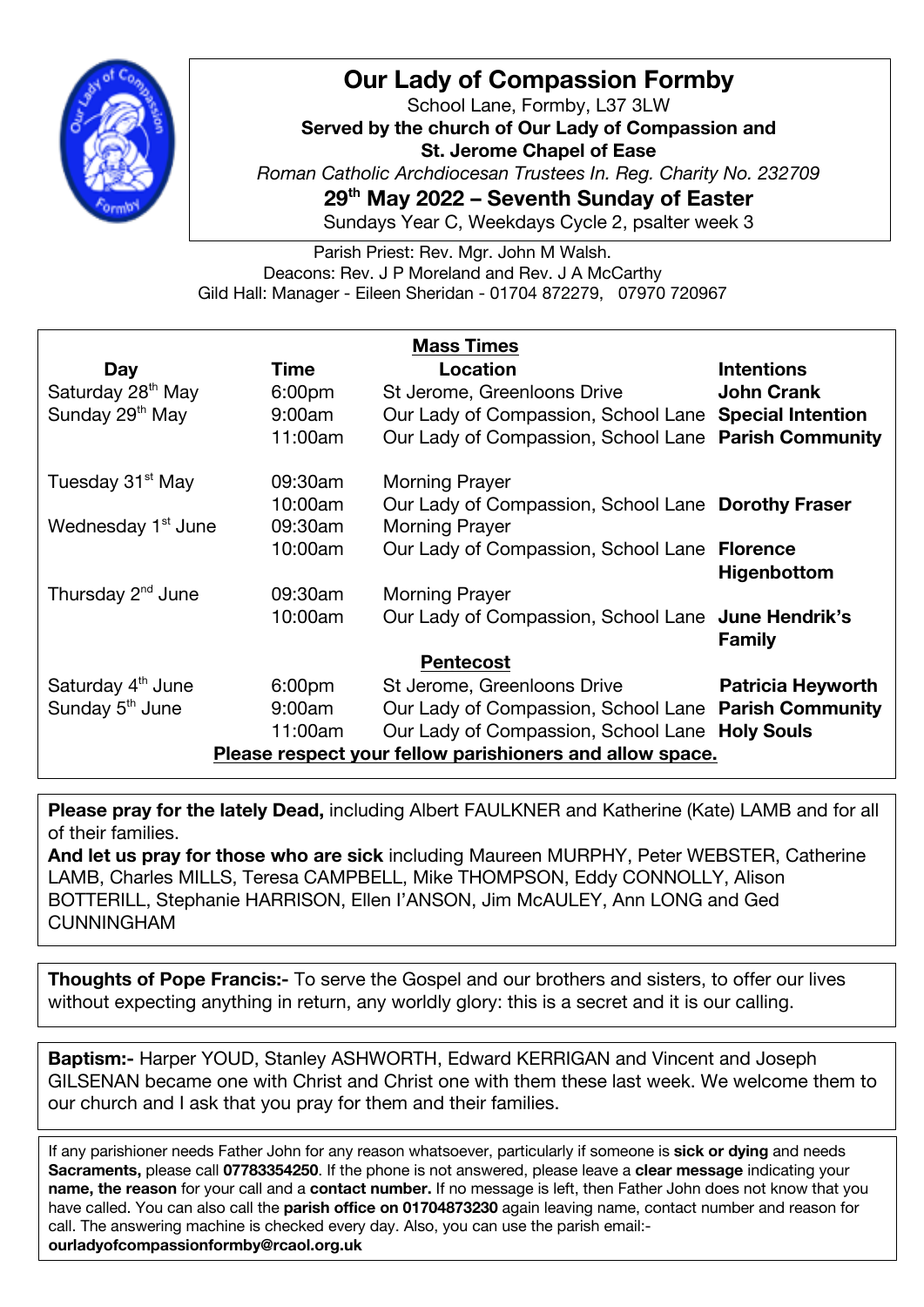## **Parish Notices**

**Confirmations 2022:-** On Wednesday 20<sup>th</sup> July, the Archbishop will visit the Deanery to celebrate the Sacrament of Confirmation. The celebration will take place at St. John Stone Church at 7:30pm. All those who have indicated that they wish to receive the Sacrament have been contacted by email. If you have not received an email, please let us know. There will be three preparation sessions which candidates are asked to attend. They are as follows; Wednesday 29<sup>th</sup> June, Wednesday 6<sup>th</sup> July, Wednesday 13<sup>th</sup> July. All sessions take place at St. John Stone Church at 7:30pm. All candidates will receive a separate email from St. John Stone to confirm.

**Pentecost and Public Holiday Parish Lunch**:- On Sunday, June 5th, Pentecost Sunday, at 1.00pm, there will be a celebratory lunch for the Parish in the Gild Hall. The doors will open at 12.30pm. The lunch will be a cold buffet and is offered with no charge. The bar will be open, but drinks will have to be paid for. ALL members of our Formby Catholic community are warmly invited. It will be a lovely opportunity to come together and spend some time with each other.

**Celebrations:-** On **Saturday, June 18th** we will celebrate Father Higham's 60th anniversary of Priestly Ordination. We will also celebrate Fr. John Harris' 50<sup>th</sup> Anniversary and the 40th anniversary of Father Bradley's Ordinations. There will be a **Jubilee Mass at 12 Noon**, celebrated by Bishop Tom Williams who will have celebrated his Golden Jubilee a couple of weeks earlier. This will be followed by a reception in the Rectory garden. More details nearer the time.

**Good news!** We will be starting **'Sunday brunch together**' very soon. As numbers in church have been increasing over the last few months we want to encourage all parishioners to join together for refreshments and a natter. We hope this will give you the opportunity to catch up with previous parishioner friends as well as meeting new ones. Sunday brunch together will be at The Gild Hall every Sunday from 12th June from 12 noon. Tea, coffee, juice and bacon butties will be served. **If you would be able to volunteer please contact Andrea Dell on 07342692957 Or email familydell@hotmail.co.uk We hope to organise a rota as soon as possible.**

**The 'Chattery'** in the Gild Hall lounges will be open once again on **Wednesday from 2.pm to 3.30pm.** This week Ruth Purcell from Herbert House will give a short talk about the 10 years she spent wotking on Mill Hill Missionaries in Kenya. Please do come along with family and friends for a catch up and tea and coffee.

**LGBTQ+ Gathering and Mass:-** The next gathering for our LGBTQ+ family will be at All Saints, Anfield L4 1QC on Sunday 3<sup>rd</sup> July 2022 beginning with Mass at 2:00pm. All are welcome.

## **See All Things New: An Online Retreat for Young Adults in their 20s and 30s July 27, 2022**

St Beuno's Jesuit Spirituality Centre in North Wales invites you to set out on a journey with them, to see your life with new eyes, and to consider how your life may be transformed. Once upon a time a young man began a journey that would transform him from soldier into a saint. What led him to set out on this journey? What did he experience along the way? How can you learn from these experiences in your life? As part of this retreat (offered online, or residentially at St Beuno's Jesuit Spirituality Centre in North Wales) we will offer you material each day for your own personal prayer and reflection, as well as opportunities to encounter others, share your reflections and listen to their stories. You will have the opportunity to speak to a spiritual guide who can help you navigate your own faith journey. We'd love young adults in their 20s and 30s who are based in the UK and Ireland to come and join us to celebrate the 500th anniversary of the conversion of St Ignatius of Loyola!